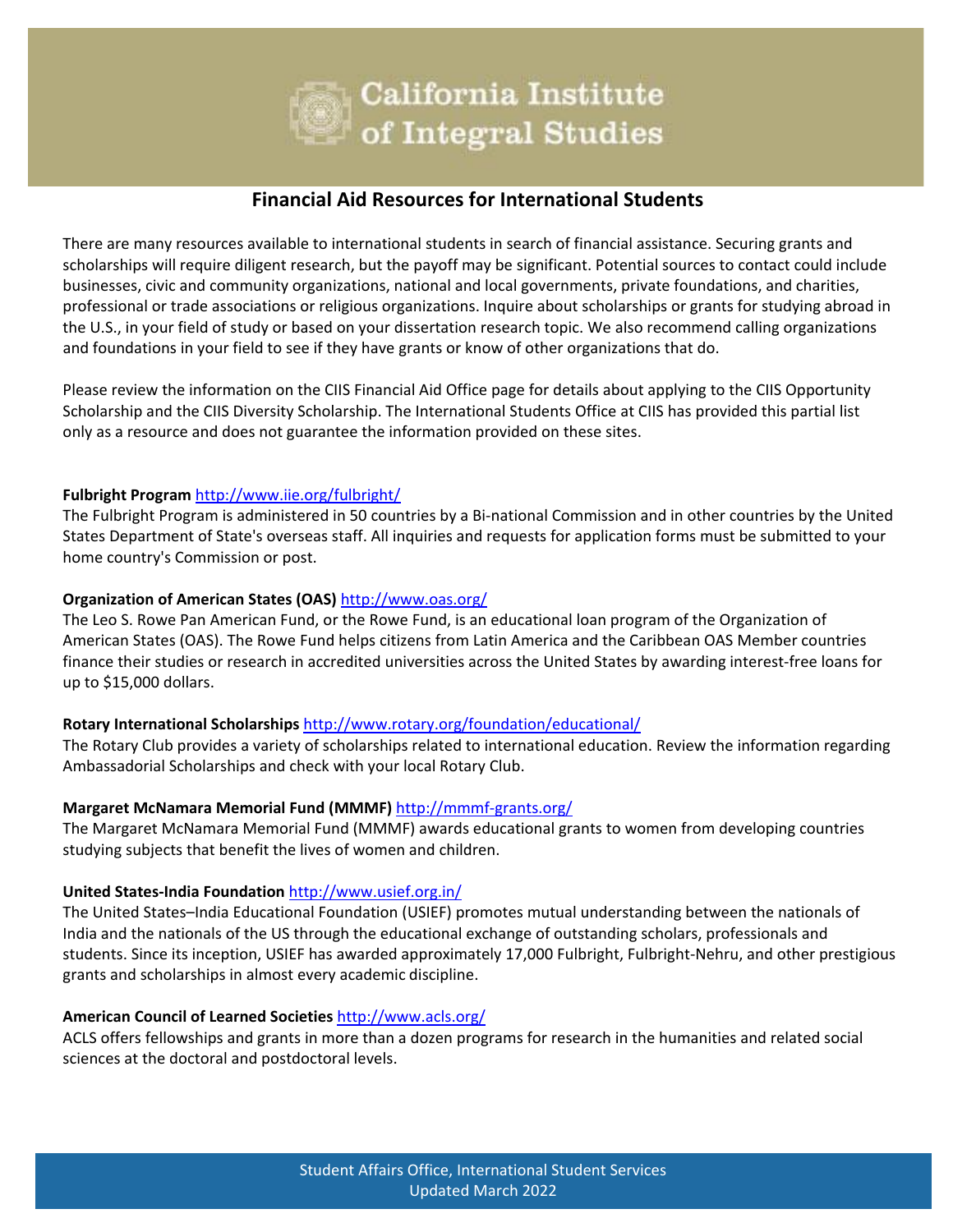

#### **Hellenic Times Scholarship** <http://www.htsfund.org/guidelines.html> For students of Greek decent up to the age of 25.

#### **The Woodrow Wilson National Fellowship Foundation**

<http://www.woodrow.org/higher-education-fellowships/index.php>

Several fellowships support doctoral students in women and gender studies, religion and ethics and master's students in conservation.

# **American Philosophical Society** <http://www.amphilsoc.org/grants/>

APS accepts applications across seven programs from predoctoral and postdoctoral applicants in a wide range of fields in the humanities, social sciences, and physical sciences.

# **The American Scandinavian Foundation (ASF)** [http://www.amscan.org/study\\_in\\_america\\_details.html](http://www.amscan.org/study_in_america_details.html)

The American-Scandinavian Foundation (ASF) offers over \$500,000 in funding to Scandinavians to undertake study or research programs (usually at the graduate level) in the United States for up to one year. Awards are made in all fields.

# **P.E.O. (Philanthropic Educational Organization)** <http://www.peointernational.org/>

The P.E.O. Sisterhood is passionate about its mission: promoting educational opportunities for women. The P.E.O. sisterhood proudly makes a difference in women's lives with six philanthropies that include five programs that provide higher educational assistance.

#### **American Association of University Women (AAUW)** [http://www.aauw.org/learn/fellows\\_directory/](http://www.aauw.org/learn/fellows_directory/) AAUW advances equity for women and girls through advocacy, education, philanthropy, and research.

# **Davis Putter Scholarship Fund** [http://dpsf.davisputter.org/?page\\_id=1828](http://dpsf.davisputter.org/?page_id=1828)

The Davis-Putter Scholarship Fund provides grants to students actively working for peace and justice. These need-based scholarships are awarded to those able to do academic work at the university level and who are part of the progressive movement on the campus and in the community.

# **Open Society Foundations** [http://www.soros.org/initiatives/scholarship/focus\\_areas](http://www.soros.org/initiatives/scholarship/focus_areas)

The Open Society Scholarship Programs fund the participation of students, scholars, and professionals from the former Soviet Union, Southeast Asia, Eastern Europe, and the Middle East in rigorous, competitive academic programs outside of their home countries. Scholarship Programs work to revitalize and reform the teaching of the social sciences and humanities, provide professional training in fields unavailable or underrepresented at institutions in the countries served.

#### **The Tan Kah Kee Foundation** [http://www.tkkfoundation.org.sg/tkk/foundation/post\\_eng.shtml](http://www.tkkfoundation.org.sg/tkk/foundation/post_eng.shtml)

This new scholarship seeks to encourage Singapore Citizens and Permanent Residents to pursue their Master or PhD degree in the field relating to the Humanities.

#### **The Paul and Daisy Soros Fellowships for New American** <http://www.pdsoros.org/>

A \$20,000 maintenance grant and half of tuition **for U.S. naturalized citizens or permanent residents** who retain loyalty and a sense of commitment to their country of origin as well as to the United States and will continue to regard the United States as their principal residence and focus of national identity.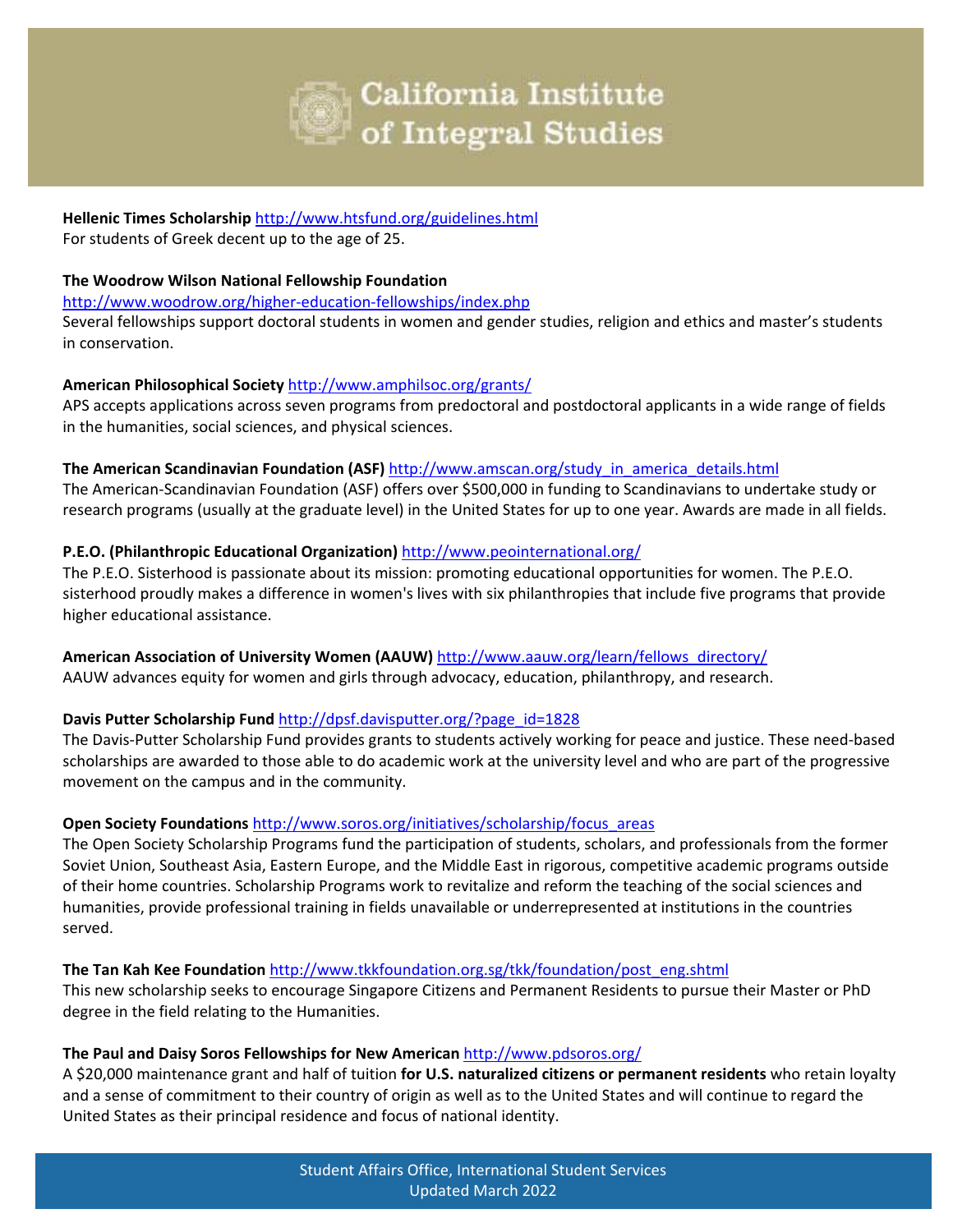

# **Lynn Adamson Memorial Scholarship** <http://www.whce.net/Default.aspx?pageId=175590>

Women Health Care Executives of Northern California (WHCE), a professional association dedicated to the career advancement of women pursuing a career in health care, annually offers the Lynn Adamson Memorial Scholarship to graduate students focused on public health/public policy.

#### **La Caixa** [http://obrasocial.lacaixa.es/ambitos/becas/convocatorias\\_es.html](http://obrasocial.lacaixa.es/ambitos/becas/convocatorias_es.html)

La Caixa, the largest savings bank in Spain, sponsors 50 Spanish students each year to pursue advanced academic degrees in the United States. The scholarship covers tuition and fees plus an allocation for moving expenses and living expenses.

# **Fundación Caja Madrid** [www.fundacioncajamadrid.es](http://www.fundacioncajamadrid.es/Fundacion/Comunes/fun_cruce)

Caja Madrid, a savings bank in Spain, runs one of the major scholarship programs in the country for Spanish citizens pursuing advanced degrees abroad. The funds are awarded on a merit basis and usually cover tuition and fees, plus living and traveling expenses.

# **Scholarships for Australian students**

<http://www.deewr.gov.au/International/EndeavourAwards/Pages/OtherScholarships.aspx>

# **Becas MOB and CONACYT Scholarships** <http://www.becasmob.org.mx/home.html> and

#### <http://conacyt.gob.mx/index.php/el-conacyt>

The foundation aims at promoting a high level of education for Mexicans who wish to study abroad and intend to return to Mexico to improve knowledge in their chosen field of study. Up to \$20,000/year.

#### **The Jack Kent Cooke Foundation** <http://www.jkcf.org/scholarships/graduate-scholarships/>

The Jack Kent Cooke Foundation has an ongoing commitment to support graduate students making extraordinary contributions to their fields of study.

#### **Mellon International Dissertation Research Fellowship (IDRF)** <http://www.ssrc.org/fellowships/view/idrf-fellowship/>

This award offers nine to twelve months of support to graduate students in the humanities and humanistic social sciences who are enrolled in PhD programs in the United States and conducting dissertation research on non-US topics. Sixty-eight fellowships are awarded annually. Fellowship amounts vary depending on the research plan, with a perfellowship average of \$21,000.

# **General Information**

#### **The Foundation Center** <http://gtionline.fdncenter.org/>

The Foundation Center offers a data base of scholarships, fellowships, grants and other awards. You can visit their library in downtown San Francisco and access the database and other resources for free.

# **Institute of International Education (IIE)** <http://www.iie.org/>

IIE provides emergency assistance to international students facing financial hardships due to crises such as natural disasters, social unrest, or serious illness that threaten to make it impossible for them to continue their education. They also sponsor the Fulbright Program.